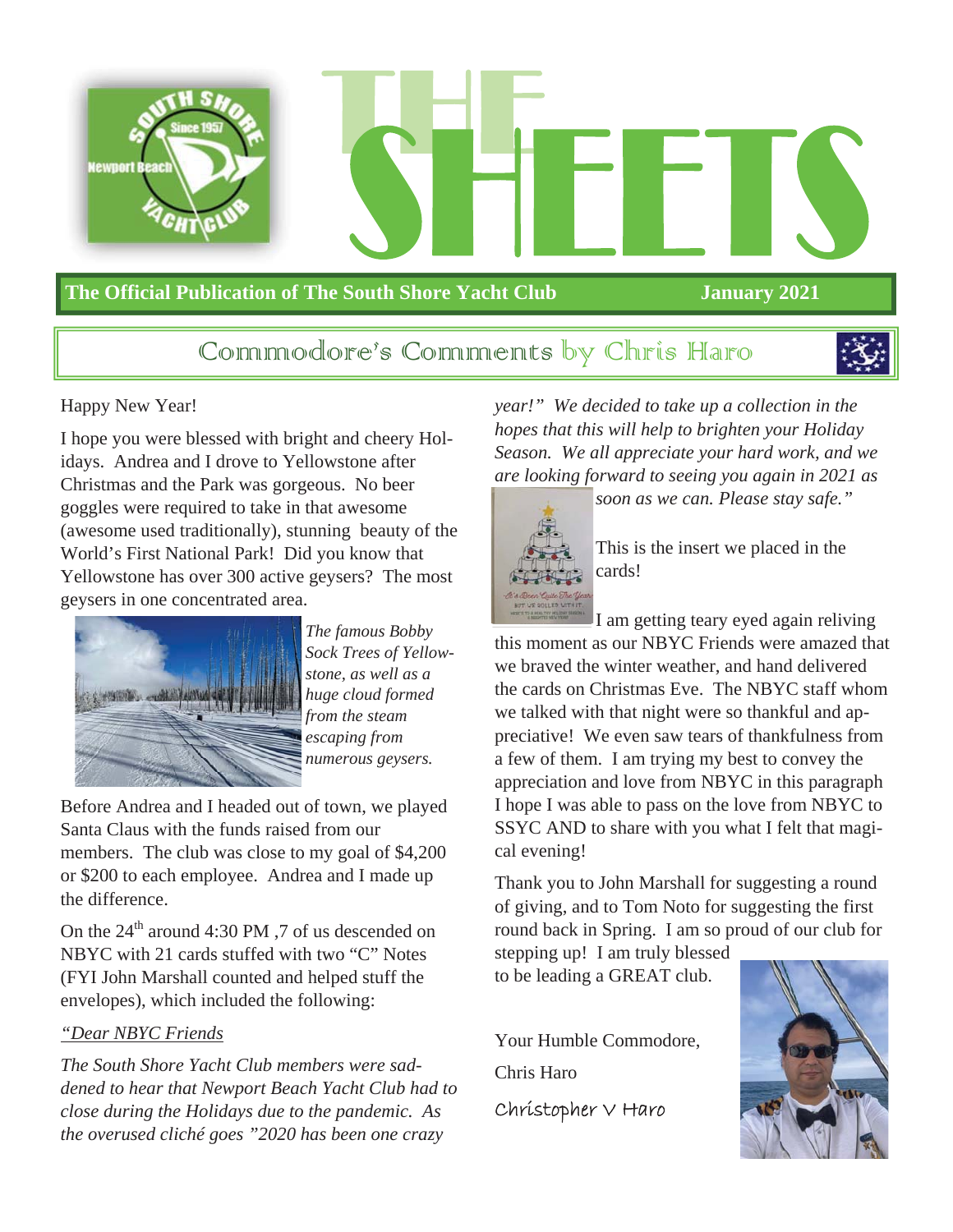### Vice Commodore's Comments by Gerry Holleger

Happy New Year South Shore Yacht Club!

We say goodbye to 2020 and ring in the new year 2021. My family and I wish you and yours a joyous and prosperous new year! I hope you had a Happy Holiday Season.

SSYC will install the same Bridge and Board of Directors with the exception of a few new directors, in February at the Commodore's Ball. The Bridge & Board will get another opportunity to plan, create and realize some racing, cruising and social events. We, of course, will be challenged by Covid-19 rules, but hopefully we will get a chance to make a difference in the club where we were unable to last year.

Again, as your Vice Commodore, I recommit myself to our club, Bridge & Board, and to the Commodore and his vision. I encourage you to participate in club events as much as lockdown rules permit; the most important point is to remain safe and healthy this year. We will continue to strive, pushing forward to have monthly dinners, cruises (sea & land), sail races and fun team building events, like game nights.

We at SSYC "encourage boating, promote seamanship and navigation, sponsor cruises, races, and nautical instruction, and foster cooperation, good fellowship, and conviviality".

Our vision and commitment to you remains the same. The Bridge & Board of Director leadership will continue to have open and honest communication and be responsive to you. We will meet, greet and welcome new members to our club. We will think of new ways to increase member participation. We will provide member education via our website. And we will maintain SSYC's financial stability.

I pledge to assist the Commodore, the Bridge and Board of Directors in the discharge of their duties, whenever possible. The SSYC Bridge and Board of Directors' goal is to successfully produce an enjoyable atmosphere of sailing through racing and cruising and thereby remain a superior club for all members to enjoy.

After all, South Shore Yacht Club is "the friendliest yacht club in Newport Beach".

## **第1章 | ※ | ※ | ※ | \* | ● | ▽** | ⊙  $R \times C$

**Gerry Holleger**

Vice Commodore

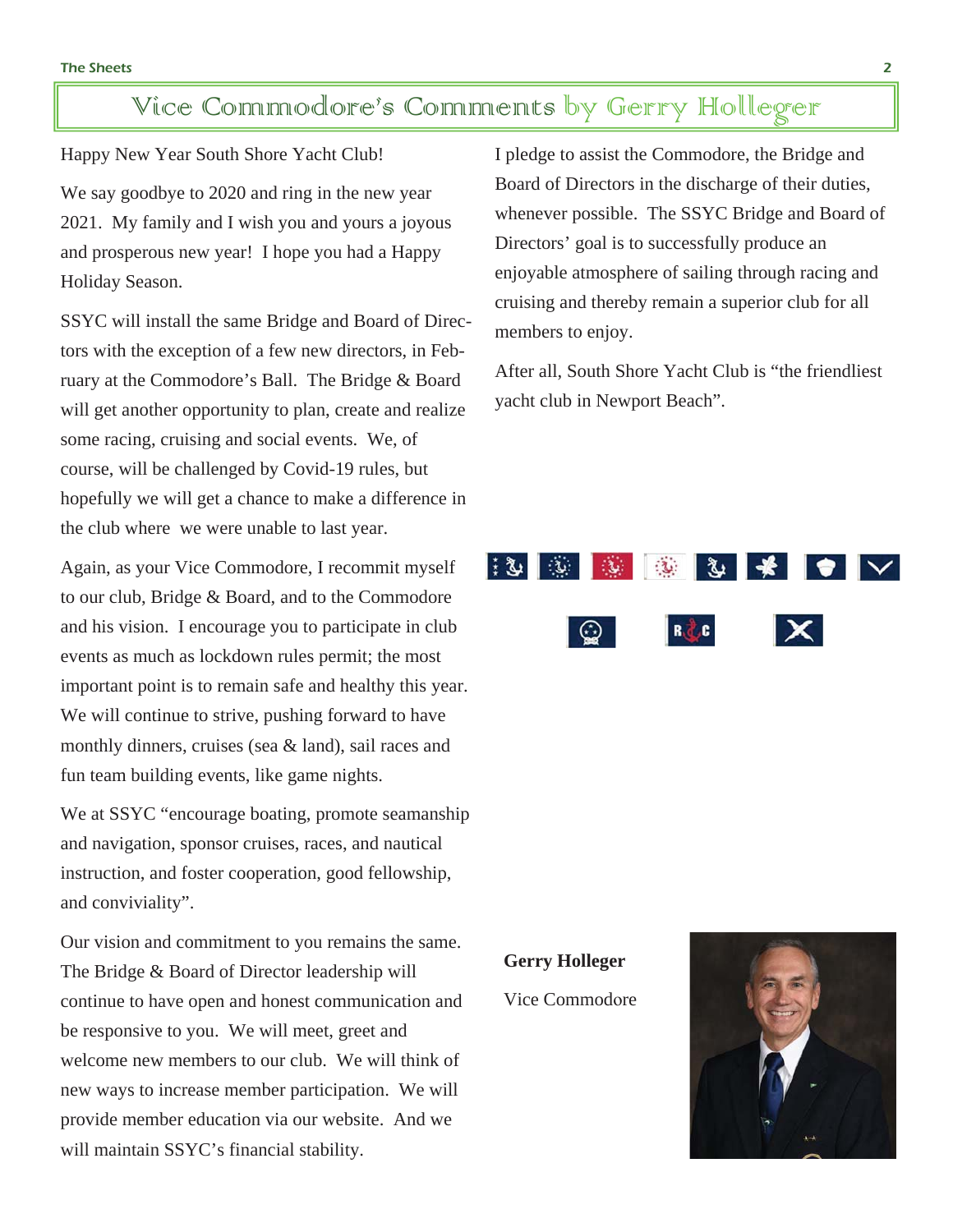### Social by Jennifer Johns



2020 has Sailed Away and, while we find ourselves in a New Year, not much has changed. As it stands right now, we are on pause for all Social Events. But with that pause we are given an opportunity to reflect on the

previous year and what we want for the year to come.





If you want to reflect on our SSYC History, we have draft #1 up on our website. This is a work in progress and will continue to expand but is a great read.

If you are looking for new way to Kick-Start 2021 you might want to try one of these:

Expand your thinking with new experiences – for 30 days in a row try something new Build value every day

Write a personal mission statement or mantra

Find a mentor

Write letters to people in your life and let them know what they mean to you

Refresh your network

Do something that scares you

Write a not-to-do list

Practice Gratitude

#### What Next on the Calendar

\*\*\*\*\* Note all of the following is subject to change based on the current state of COVID-19\*\*\*\*\*

#### February – Commodore's Ball

Let's see if we can be all together celebrating inside for our 2021 Commodore's Ball. Formal invitations will be sent out via email once we can determine an exact date. We are trying to move it to the end of Feb to give more time for COVID to level out and are also looking into other options other than NBYC.

#### March

Keeping our fingers crossed we can be back at NBYC. If not, we will look at other options, such as Dinner on the Bay in Duffy's.



Stay safe and Healthy.



Social Director

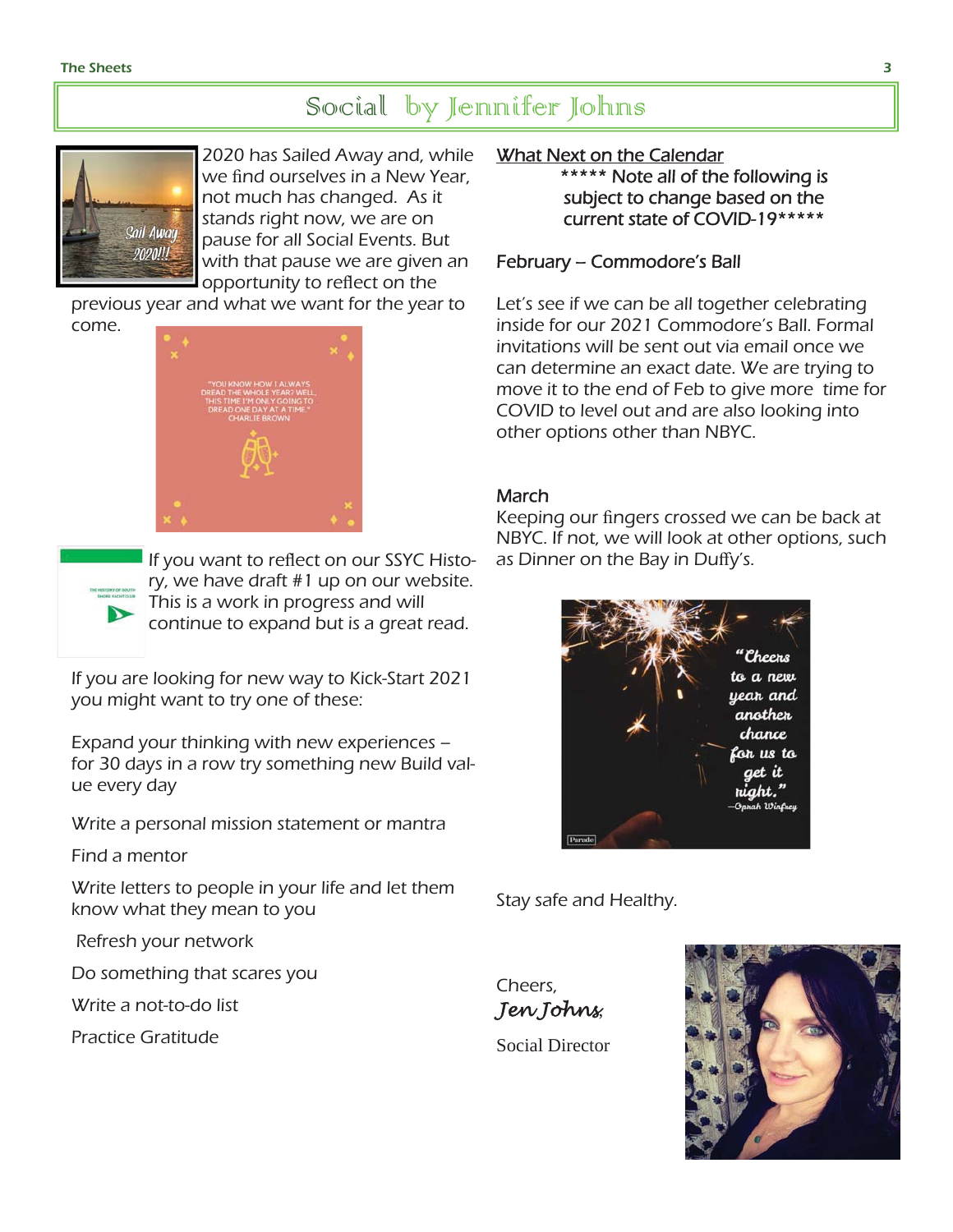#### Cruise by Martha Gurwitz

First of all, we really want to wish everyone a very Happy New Year. We are looking forward to a really wonderful year with all of you here at SSYC.

Second, we know that COVID-19 is continuing to increase at an alarming rate in California . To ensure that our members stay safe and healthy, it was decided that all activities at SSYC be halted in the month of December and that this continues for January and possibly February Jen is still hoping to have the Commodore's Ball at the end of February. We will see how things are when the time comes. While this may be upsetting, we are very much looking forward to healthier days ahead when we can resume all events at the club.

We are already in the planning stage for 2021. We are so excited to offer you some really exciting trips and excursions that I think you are really going to enjoy. So, mark these events on your new 2021 calendar and make plans to join us.

If we are able to get together in March, you will see events for that month.

Then April comes and taxes are done, Spring has sprung, and we are back out on the ocean! We've got a great trip planned for you, the 16th through the 18th, when we head for Avalon.

Then May 16th, we've got the Artwalk with dinner after. The Annual Balboa Island Artwalk, a showcase for talented local artists, marks the beginning of the summer season with 100 artists featuring paintings, sculpture, blown glass, fine and fashion jewelry and photography. Then, over Memorial Day, we are headed for a fun weekend in Alamitos Bay. Terrific restaurants, great hikes, beautiful scenery and more are all waiting for us to enjoy to the fullest.

June 7th, SSYC will participate in the Balboa Island Parade. Sponsored by the Balboa Island Improvement Association, the parade will feature: Decorated golf carts, vintage vehicles, marching bands, the humorous Keystone Cops, drill teams, local dignitaries and more. This year's theme is "Island Rodeo — Boots, Chaps and Cowboy Hats." So, grab your cowboy hat, find your cowboy boots, bring your beach chairs and join us for a fun day on the Island. June the 11th, we will have a Duffy Dinner excursion. And, on June 26th, we will have a picnic at the Dunes in Newport Beach.

In July, the 10th and 11th, we will have a raft up; everyone had a blast at the last one.

Next, our incredible Annual Shrimptastic weekend in Two Harbors on the 20th through the 22nd of August.

On the 19th of September, we will have a Duffy Day Scavenger Hunt. And, on the 25th, we are headed to La Jolla for a wonderful day of kayaking in the 7 caves followed by dinner somewhere in La Jolla village.

We are also looking forward to another wonderful Octoberfest in Lake Arrowhead hosted by Staff Commodore Dean Russell and his lovely wife, Barbara.

Then, we are back on the ocean and headed south for a terrific weekend in Dana Point the from November 19th through the 21st.

In December, we will meet for dinner and take a Duffy tour of the Christmas Lights along Balboa Island.

We are just in the preliminary stages of planning. You will see more events as we learn of them. And, of course, we are open to all suggestions. You've got a great idea? Let us know about it! So, don't despair! COVID too shall pass and things will get back to a new normal. We are really looking forward to an amazing year in 2021.

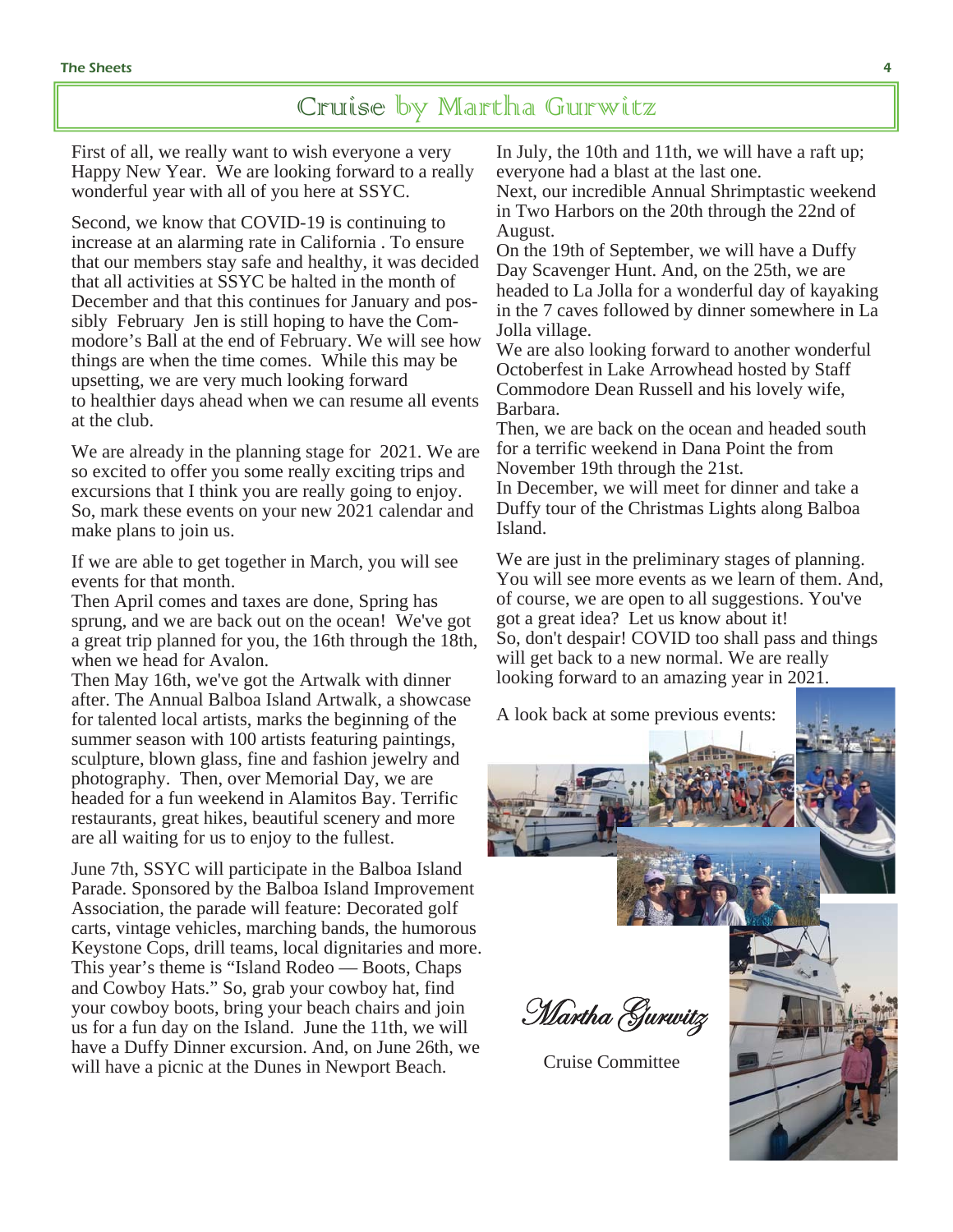#### New Members by Tina Simmons

**We would like to welcome the following new members to SSYC. We hope you will enjoy the benefits of the club and look forward to seeing you at our events.**  Newport B

**Gavin Long and Rebekah Baptiste have been married for 22 years. They both grew up in Orange County and live in Laguna Niguel. They currently own a 2020 Jeanneau 795 which is kept in Dana Point. Rebekah is a member of the Women's Sailing Association - Orange County and in charge of membership. Gavin and Rebekah were referred to SSYC by member Lisa Cullinine.**











Tina Simmons

Staff Commodore/ Membership



Ni apor

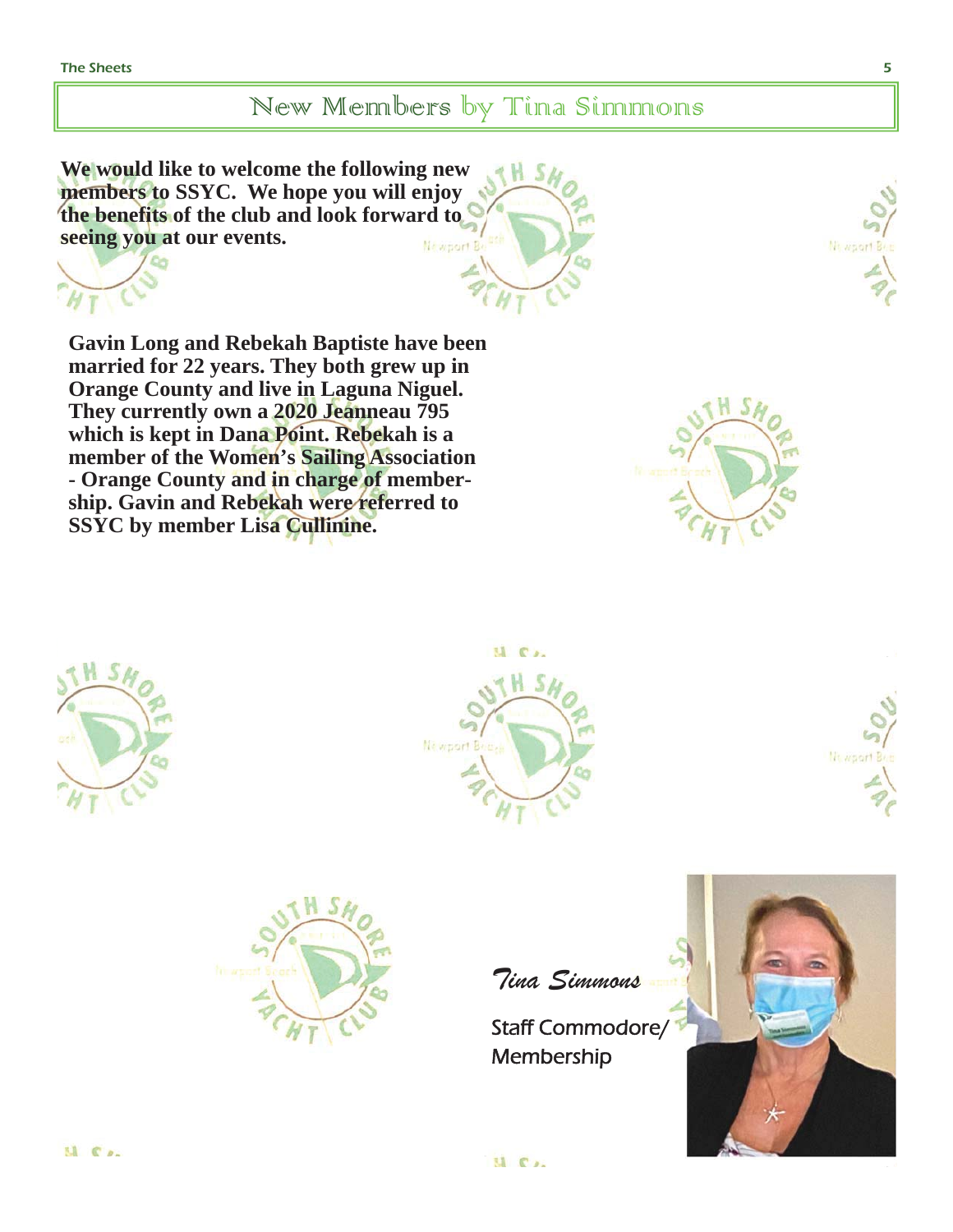#### Racing by John Marshall

#### **THE JIM WHITE MEMORIAL WINTER SERIES**

Because of Southern California's year-round temperate climate, it affords us the opportunity to "mess around in boats" all year! The Jim White Memorial Winter Series offers two races back-to-back on a blustery Saturday beginning January  $16<sup>th</sup>$ , 2021. This is a series of 8 races continuing with 2 races on January  $16<sup>th</sup>$ , January  $30<sup>th</sup>$ , February  $27<sup>th</sup>$  and March  $27<sup>th</sup>$ . The first warning is scheduled for 12:00 PM for the first race and the second race's first warning is shortly after the last boat finishes from Race 1. You can find the Notice of Race and Sailing Instructions on South Shore Yacht Club's website at www.southshoreyc.com!

So, it's time to get your crew together and practice your racing techniques. We'll send out a notification to all the PHRF sailors in the Newport Beach area and encourage them to enter this fun series.



 **The 92nd Annual SCYA Midwinter Regatta is postponed until February 2022** 

**LONG BEACH, Calif.** – **December 16, 2020** – Due to the uncertainty of various Covid-19 related restrictions on recreation in Southern California, the Southern California Yachting Association (SCYA) Board of Directors has decided to postpone 2021's SCYA Midwinter Regatta. 2021 marks the Centennial Anniversary of SCYA and it is with great disappointment that SCYA is delaying their signature boating event – the  $92<sup>nd</sup>$  SCYA Midwinter Regatta.

Historically, SCYA's Midwinter Regatta is held over two weekends in February. The event has consistently attracted many hundreds of boats to 25 plus yacht club host venues for more than 100 boat classes and over a thousand competitive sailors. Classes include one design fleets, handicapped race boats, predicted

log racers and, more recently, remote controlled model yachts. Races are hosted by SCYA member yacht clubs from San Diego to Morro Bay extending to Phoenix, Las Vegas and Ensenada, Mexico.

Beginning in 1928, SCYA and the Los Angeles Junior Chamber of Commerce teamed up to promote the Regatta as an example of year-round sports that Southern California's beautiful winter weather allows. Of course, that has not always been the case.

For example, the races were cancelled as part of the Civil Defense black-out during the Second World War. SCYA has every intention of resuming the multi-weekend SCYA Midwinter Regatta on Saturday-Sunday, February 12-13 and 19-20, 2022.

For more information about SCYA or the Midwinter Regatta, contact Service@SCYA.org or visit www.SCYA.org.

#### ###

*The Southern California Yachting Association was organized one hundred years ago in 1921 to provide much-needed communication, education, coordination and celebration to member yacht clubs around Southern California. SCYA performs these functions through the representatives appointed by our 95 member yacht clubs and boating associations. SCYA is active in promoting and coordinating boating events, acknowledging excellence, and providing a social and educational platform to build a stronger and increasingly diverse Corinthian boating community.* 

We'll see you on the water.



John Marshall, Club Race Chair

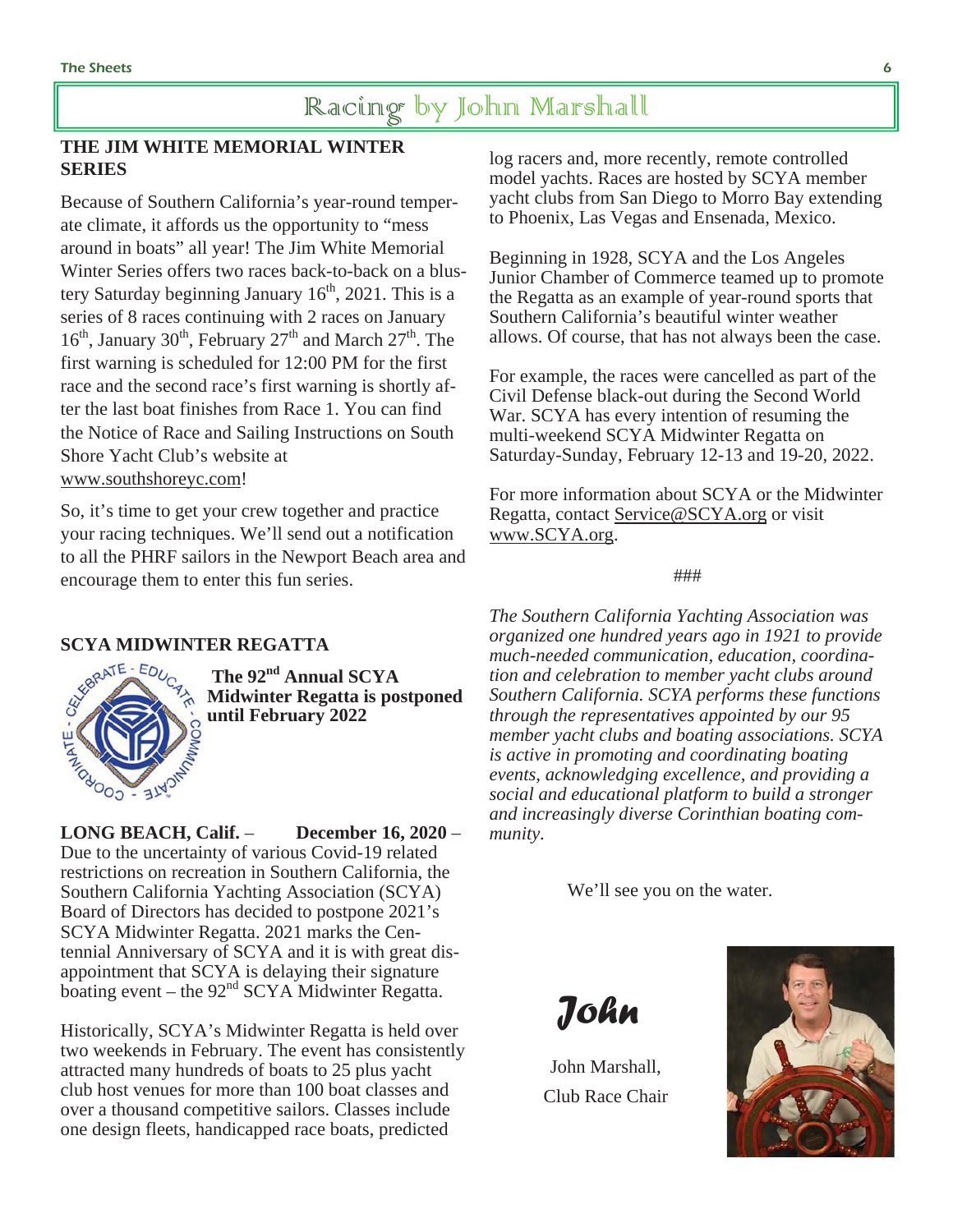

## **APPETIZERS**

CALAMARI STEAK STRIPS \$12

BLACKENED AHI SASHIMI \$16 COCONUT SHRIMP \$15

BABY LOUIE SHRIMP, HEARTS OF PALM AND AVOCADO APPETIZER \$10 NBYC CHICKEN WINGS TERIYAKI OR FRANKS HOT SAUCE 12 PACK \$12

# **SANDWICHES**

PRIME DIP SANDWICH \$14 NEWYORK STEAK SANDWICH \$18 NBYC CHEESEBURGER \$12 TUNA MELT \$11 BLACKENED CHICKEN WRAP \$11 ALL WITH CHOICE OF FRENCH FRIS OR ONION RINGS

## AND MORE!

FISH & CHIPS \$15

SHRIMP & CHIPS \$15 CHEESE PIZZA \$8 ADD ONS \$.50 EACH

# SALADS

BLACKENED CHICKEN CAESAR \$14 BLACKENED SALMON CAESAR \$18 SEARED AHI SALAD \$19 CHINESE CHICKEN SALAD \$12 COBB SALAD \$12 SIDE SALAD \$6



January 3,2021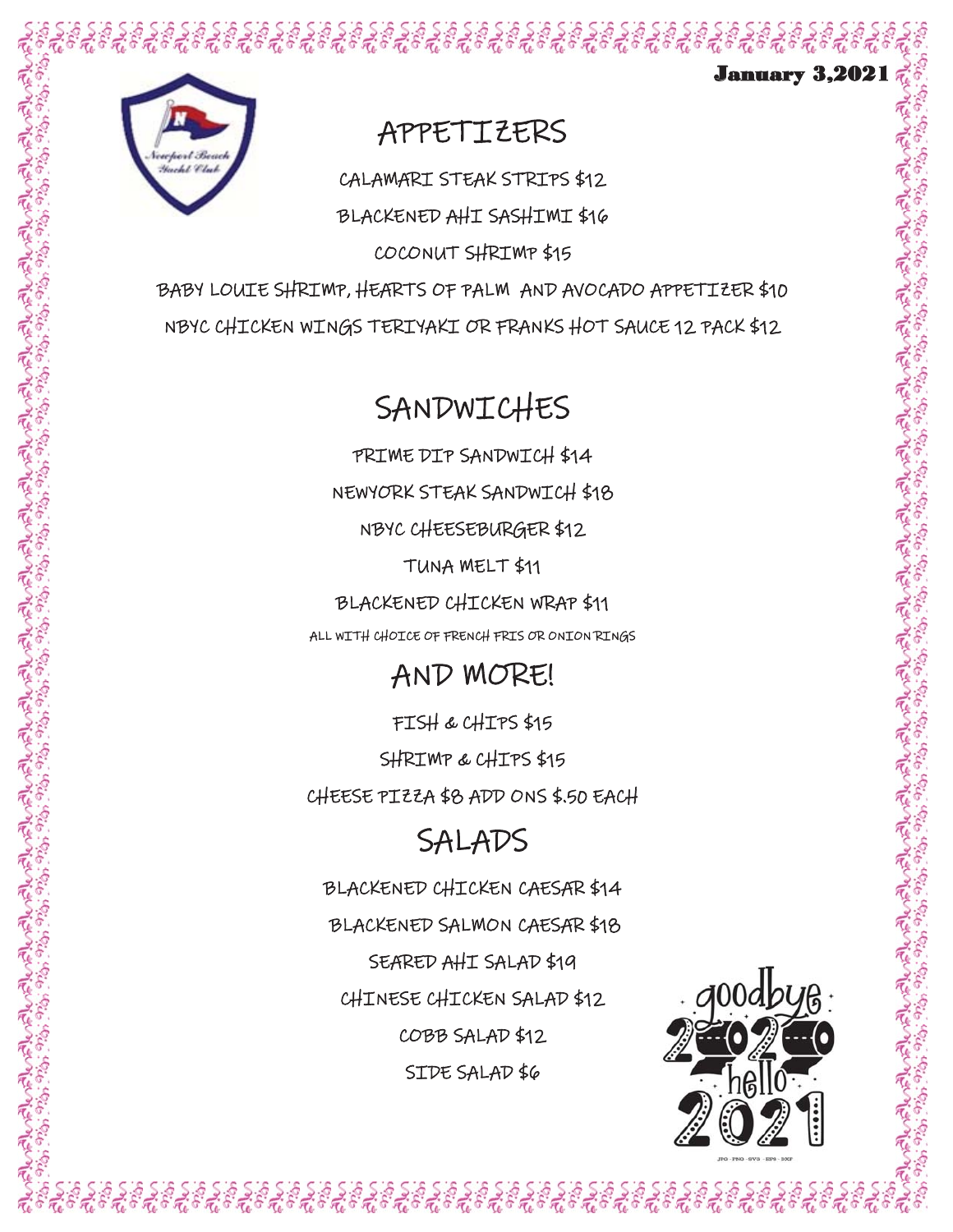#### COMFORT FOOD

LASAGNE \$12

FRIED CHICKEN DINNER WITH MASHED POTATO \$20

PASTA PRIMAVERA \$18

ALL INCLUDE SOUP OR SALAD

#### ENTREES

SEASONAL FISH OF THE DAY \$ MKT

GRILLED SALMON DINNER \$32

SHRIMP SCAMPI DINNER \$26

SHRIMP & SCALLOP EGGPLANT NAPOLEON, BASIL & SHERRY CREAM \$38

CIOPPINO \$39

CHICKEN PICCATA DINNER \$21

NEW YORK STEAK \$35

RIB EYE STEAK \$36

FILET MIGNON \$38

RACK OF LAMB LOLLYPOPS OVER PESTO PASTA \$39

VICTOR'S VEGGIE SPECIAL \$22

SERVED WITH SOUP OR SALAD SERVER WILL DESCRIBE SPECIALS

## DESSERTS

NBYC MUD PIE \$6.95 CHEESECAKE \$6.95 CHOCOLATE FUDGE CAKE \$6.95 CARROT CAKE  $$6.95$ SMALL HOT FUDGE SUNDAE \$3.95 LARGE HOT FUDGE SUNDAE \$6.95 WARM BUTTER CAKE \$11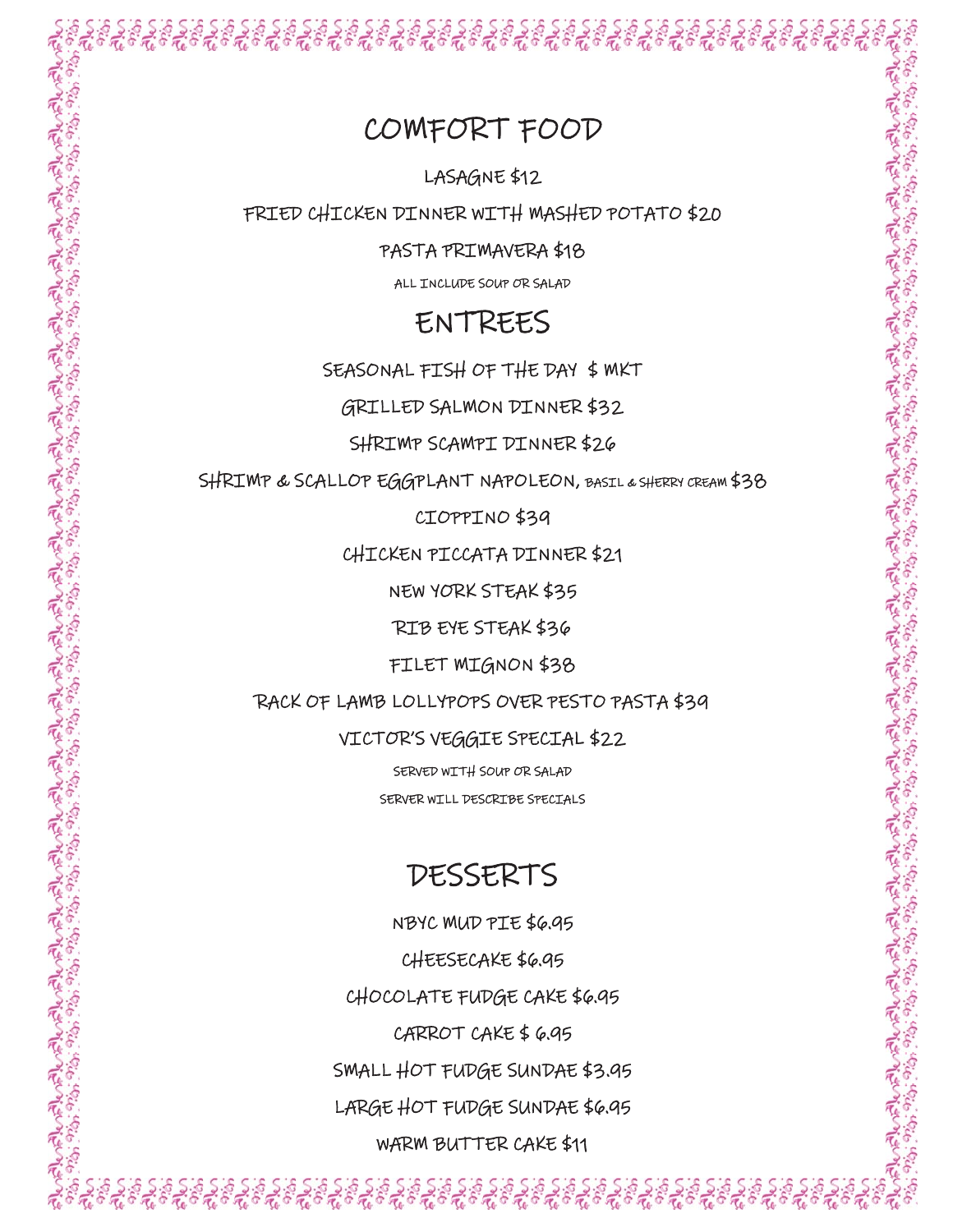![](_page_8_Picture_0.jpeg)

**Weekly Specials**  January 13<sup>th</sup> through 17<sup>th</sup> **Wednesday-Sunday 3pm-7pm** 

**"Appetizer of the week"**

**Crispy Pork & Veggie Spring Rolls with dipping sauce \$10 Wednesday** 

**Soup: Tomato Basil Bisque** 

**Entrée: Crispy Duck Breast, Blueberry Merlot sauce \$28** 

**Thursday** 

**Soup: Minestrone** 

**Entrée: Louisiana Jambalaya \$28** 

**(Shrimp, Clams, Crawfish, Calamari, Andouille Sausage)** 

#### **Friday**

**Soup: New England Clam Chowder** 

**Fresh local Sand Dabs, Lemon, Butter, Caper sauce \$28** 

**Saturday** 

**Soup: Minestrone** 

**Entrée: Roast Prime Rib with Au Jus \$30** 

**Sunday** 

**Soup: New England Clam Chowder** 

**Entrée: BBQ Baby Back Ribs, Cole Slaw & Baked Beans** 

**½ rack \$19 Full Rack \$30**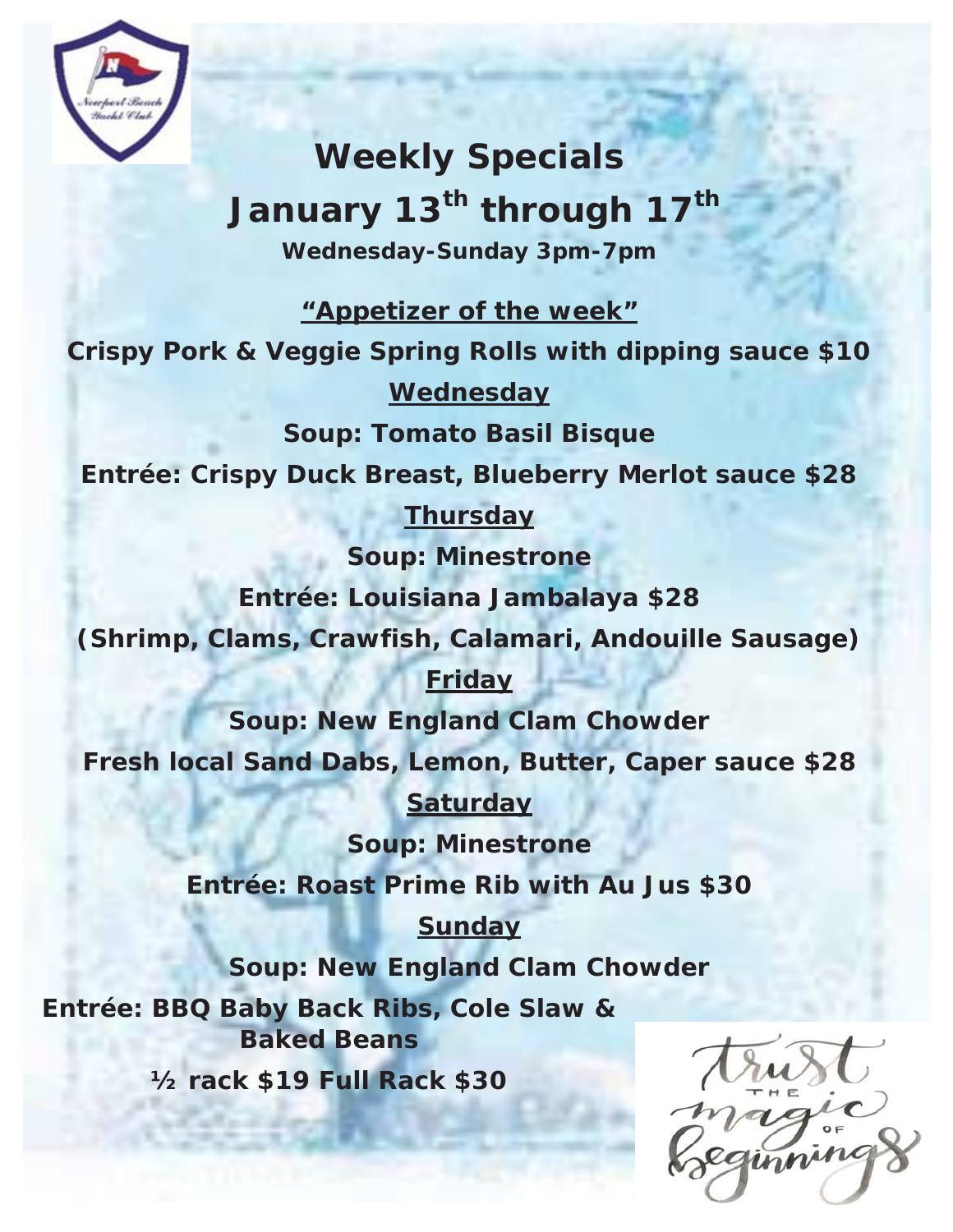|        | January <sup>2021</sup>     |        |            |            |                                                                                 |                |
|--------|-----------------------------|--------|------------|------------|---------------------------------------------------------------------------------|----------------|
| NON    | TUE                         | WED    | <b>THU</b> | <b>FRI</b> | <b>SAT</b>                                                                      | <b>SUN</b>     |
|        |                             |        |            | $\,$ 1     | $\,2$                                                                           | $\overline{3}$ |
| $\,4$  | $\sqrt{5}$<br>Board Meeting | 6      | $\sqrt{ }$ | $\, 8$     | $\overline{9}$                                                                  | 10             |
| 11     | 12                          | 13     | 14         | 15         | 16<br>$12\mathord{:}00\mathrm{pm}$ Jim<br>White Racing<br>Series                | 17             |
| $18\,$ | 19                          | $20\,$ | $21\,$     | 22         | 23                                                                              | 24             |
| 25     | 26                          | $27\,$ | 28         | 29         | $30\,$<br>$12\mathord{:}\mathrm{OOpm}\, \mathrm{Jim}$<br>White Racing<br>Series | 31             |
|        |                             |        |            |            |                                                                                 |                |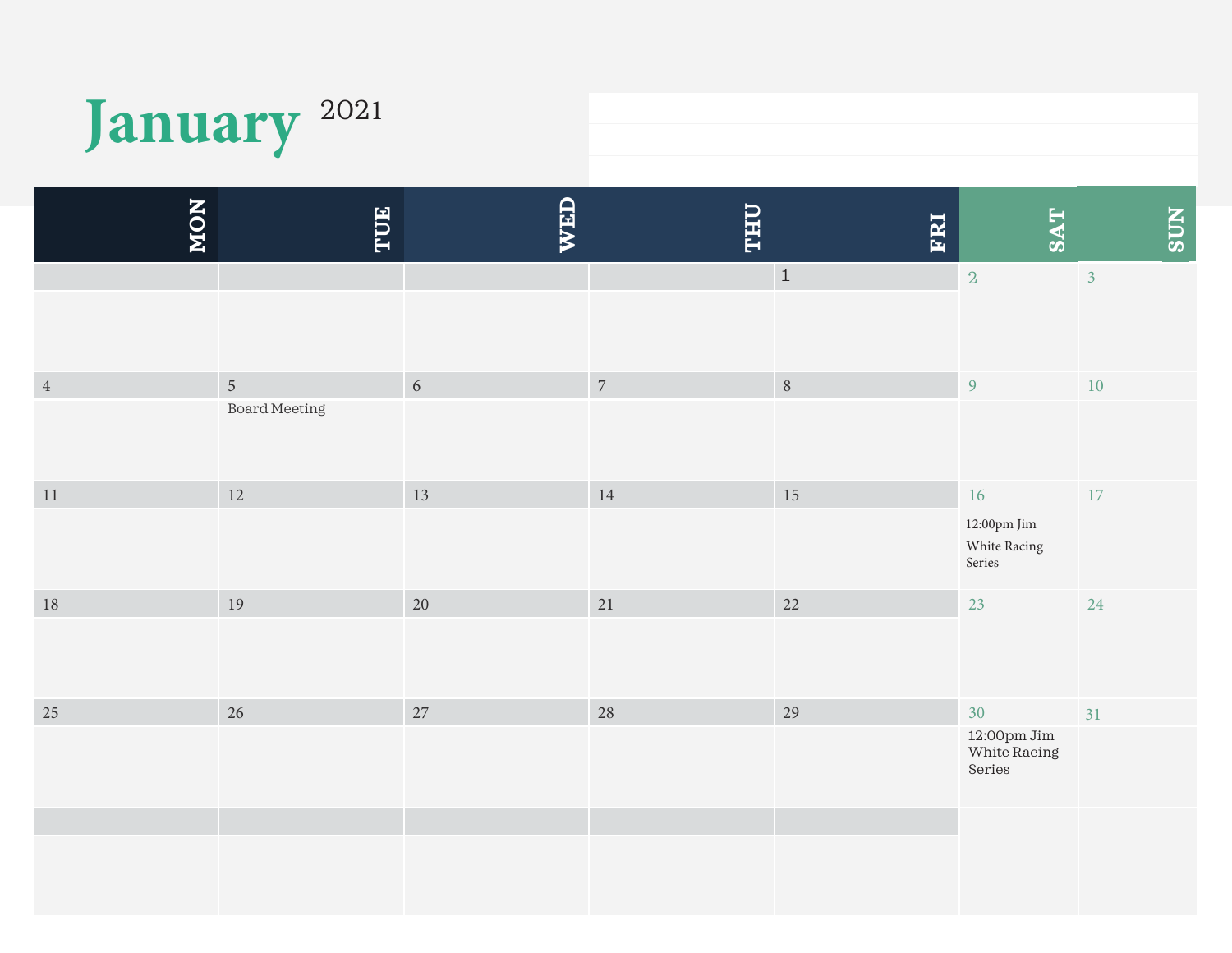# February<sup>2021</sup>

| NON     | TUE                  | <b>WED</b>     | <b>LHL</b> | FRI            | <b>SAT</b>                                                            | <b>SUN</b>     |
|---------|----------------------|----------------|------------|----------------|-----------------------------------------------------------------------|----------------|
| $\,1\,$ | $\overline{2}$       | $\overline{3}$ | $\sqrt{4}$ | $\overline{5}$ | $\overline{6}$                                                        | $\overline{7}$ |
|         | <b>Board Meeting</b> |                |            |                |                                                                       |                |
| $\, 8$  | 9                    | $10\,$         | $11\,$     | $12\,$         | 13                                                                    | 14             |
|         |                      |                |            |                |                                                                       |                |
| 15      | $16\,$               | 17             | $18\,$     | 19             | 20                                                                    | 21             |
|         |                      |                |            |                |                                                                       |                |
| 22      | 23                   | 24             | 25         | 26             | 27                                                                    | 28             |
|         |                      |                |            |                | $12\mathord{:}\mathrm{OOpm}\, \mathrm{Jim}$<br>White Racing<br>Series |                |
|         |                      |                |            |                |                                                                       |                |
|         |                      |                |            |                |                                                                       |                |
|         |                      |                |            |                |                                                                       |                |
|         |                      |                |            |                |                                                                       |                |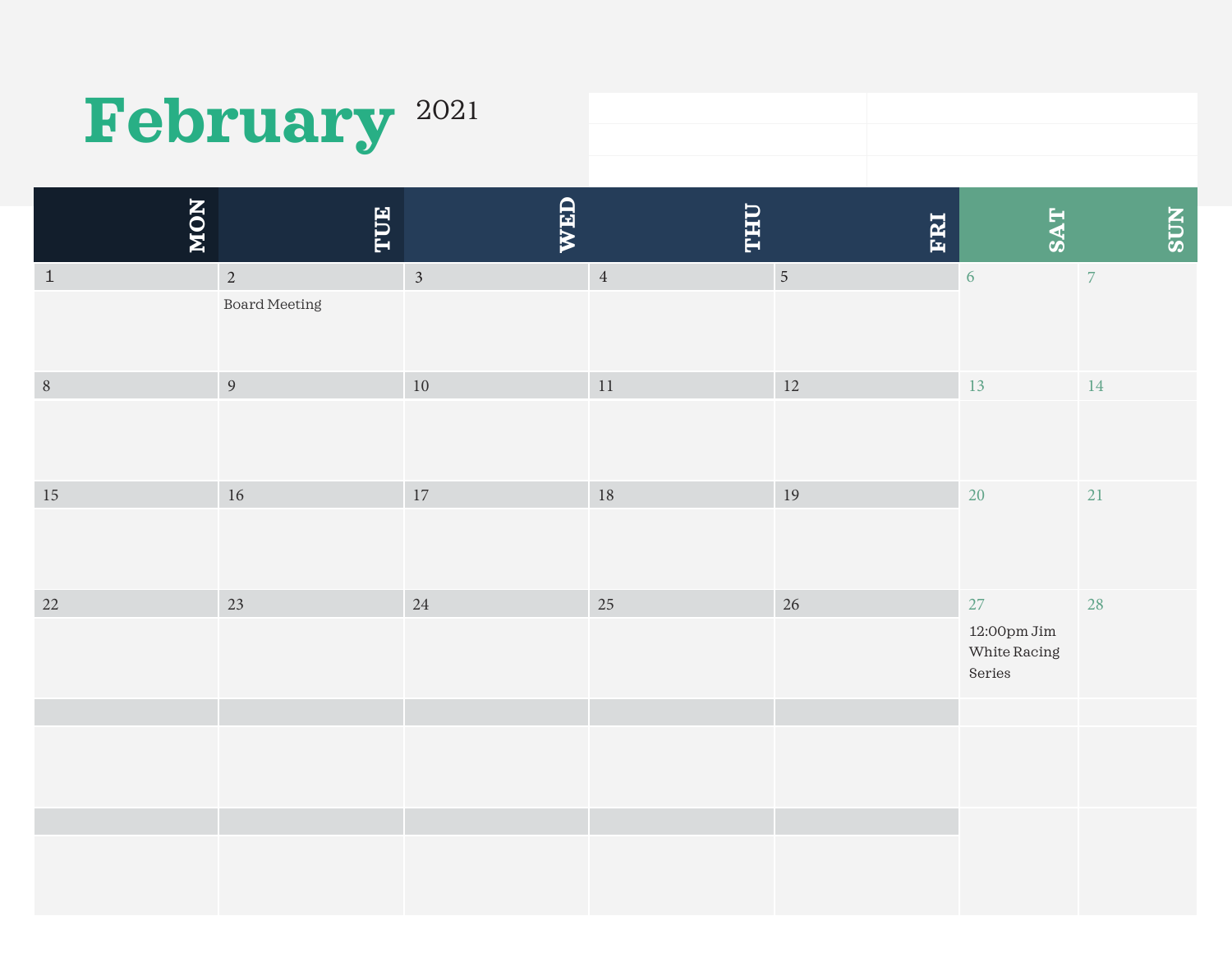| March <sup>2021</sup> |  |
|-----------------------|--|
|-----------------------|--|

| NON     | TUE                  | <b>WED</b>     | <b>LHL</b>     | FRI                           | <b>SAT</b>                            | <b>NLOS</b> |
|---------|----------------------|----------------|----------------|-------------------------------|---------------------------------------|-------------|
| $\,1\,$ | $\overline{2}$       | $\overline{3}$ | $\overline{4}$ | $\sqrt{5}$                    | $\overline{6}$                        | $\,7$       |
|         | <b>Board Meeting</b> |                |                |                               |                                       |             |
| $8\,$   | $\overline{9}$       | $10\,$         | 11             | 12                            | $13\,$                                | $14\,$      |
|         |                      |                |                | 6:00pm SSYC Friday<br>Dinner? |                                       |             |
| $15\,$  | $16\,$               | $17\,$         | $18\,$         | 19                            | 20                                    | $21\,$      |
|         |                      |                |                |                               |                                       |             |
| 22      | 23                   | 24             | 25             | 26                            | 27                                    | 28          |
|         |                      |                |                |                               | 12:00pm<br>Jim White Racing<br>Series |             |
| 29      | $30\,$               | 31             |                |                               |                                       |             |
|         |                      |                |                |                               |                                       |             |
|         |                      |                |                |                               |                                       |             |
|         |                      |                |                |                               |                                       |             |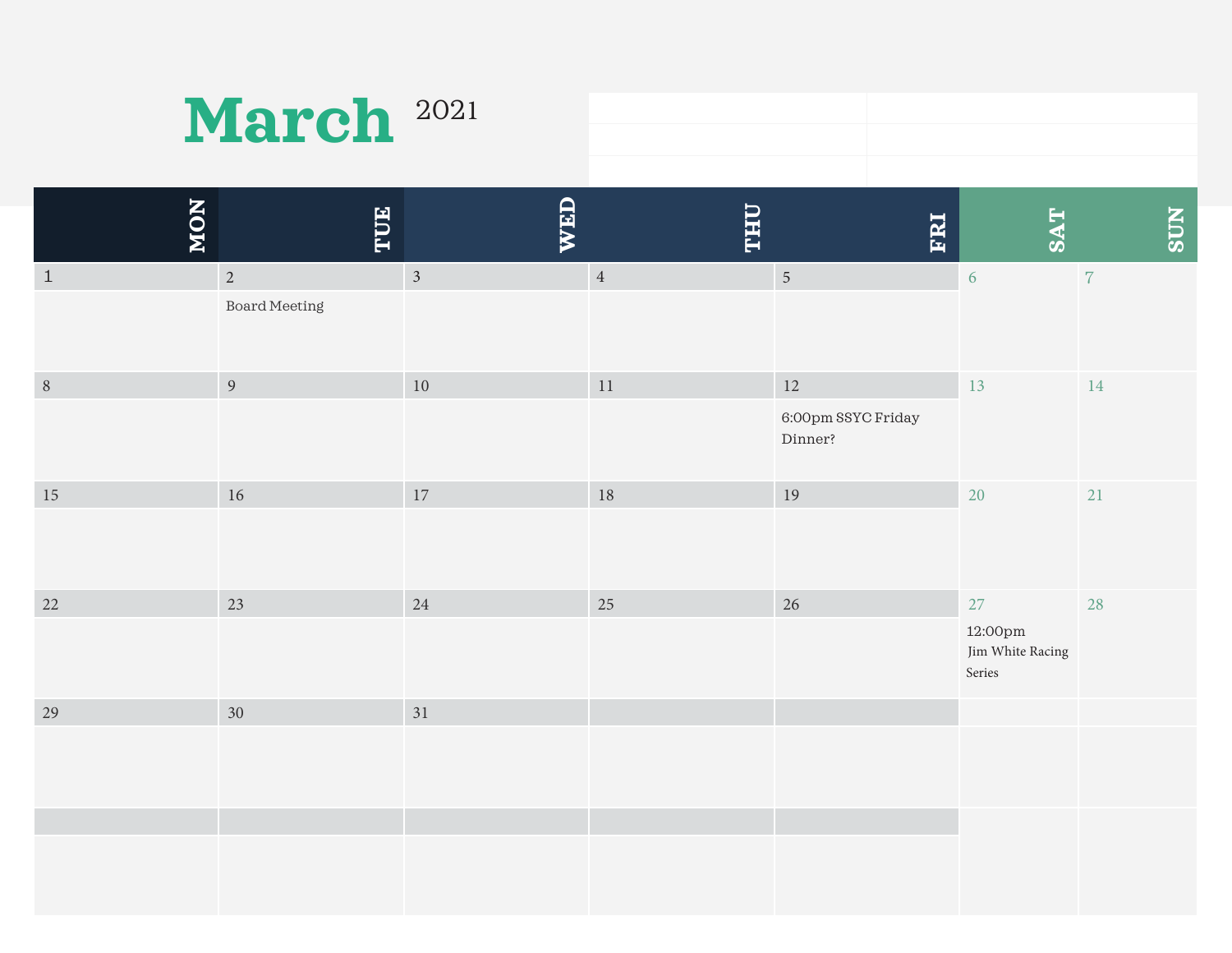![](_page_12_Picture_0.jpeg)

| 2021 |  |
|------|--|
|      |  |
|      |  |

| NON            | EUE                    | WED            | <b>OHL</b>     | ERI                                                                    | <b>SAT</b>                     | <b>SUN</b>     |
|----------------|------------------------|----------------|----------------|------------------------------------------------------------------------|--------------------------------|----------------|
|                |                        |                | $\,$ 1 $\,$    | $\overline{2}$                                                         | $\overline{3}$                 | $\overline{4}$ |
| $\overline{5}$ | $6\,$<br>Board Meeting | $\overline{7}$ | $8\phantom{.}$ | $\overline{9}$<br>$6\:\!\!.00 \text{pm}\:\text{SSYC Friday}$<br>Dinner | $10\,$                         | $11\,$         |
| 12             | 13                     | $14\,$         | 15             | $16\,$<br> -AVALON---                                                  | $17\,$<br>---AVALON--- AVALON- | 18             |
| $19\,$         | 20                     | 21             | 22             | 23                                                                     | 24                             | 25             |
| $26\,$         | 27                     | $28\,$         | 29             | 30 <sup>°</sup>                                                        |                                |                |
|                |                        |                |                |                                                                        |                                |                |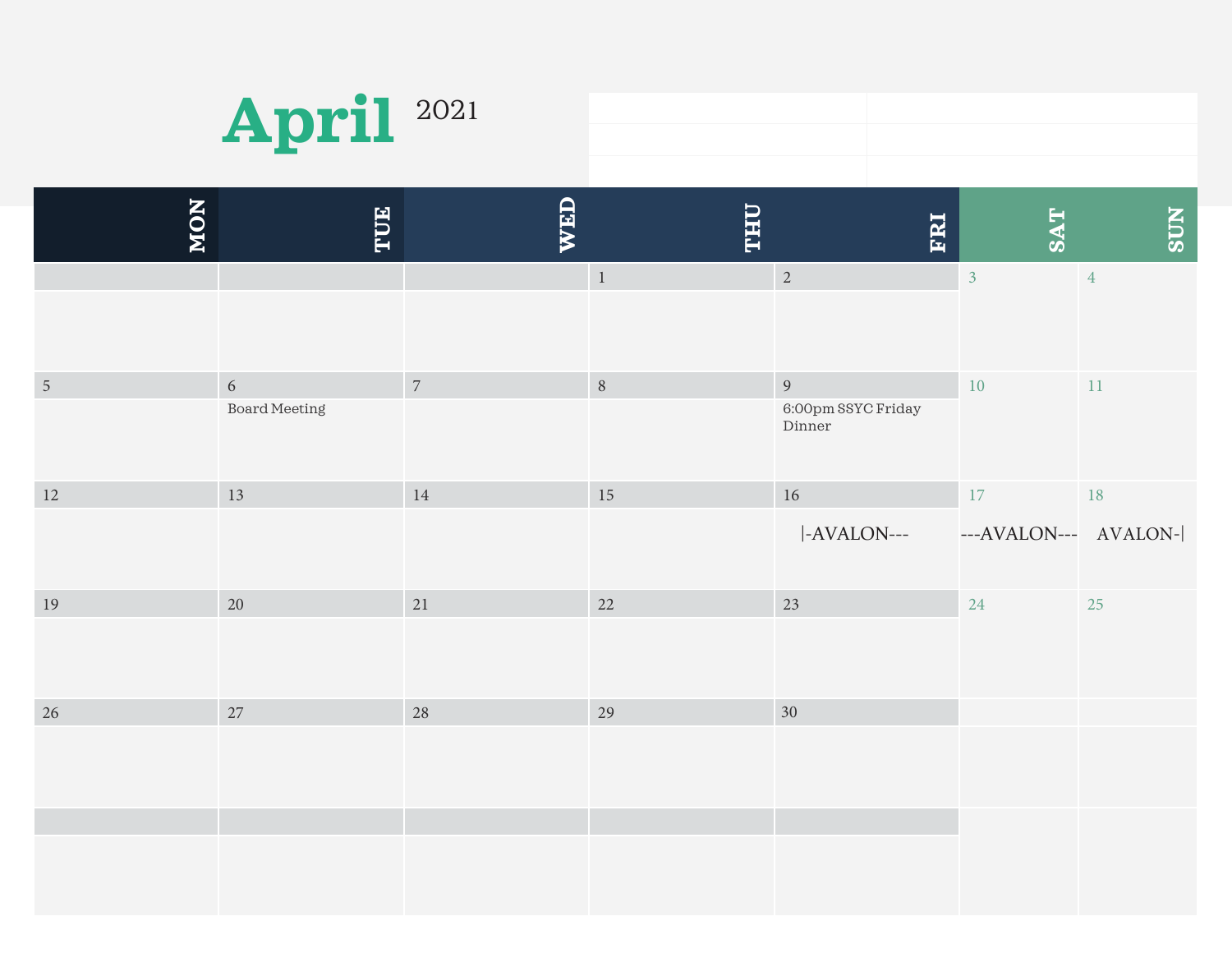| $\mathbf{May}$ $^{2021}$ |  |
|--------------------------|--|
|                          |  |
|                          |  |

| NON                              | TUE                             | <b>WED</b>     | <b>LHL</b> | <b>ERI</b> | <b>SAT</b>                          | <b>NDS</b>                         |
|----------------------------------|---------------------------------|----------------|------------|------------|-------------------------------------|------------------------------------|
|                                  |                                 |                |            | $\,$ 1     | $\,1\,$                             | $\overline{2}$                     |
| $\mathfrak{Z}$                   | $\overline{4}$<br>Board Meeting | $\overline{5}$ | $\sqrt{6}$ | $\sqrt{7}$ | $\, 8$                              | $\overline{9}$                     |
| $10\,$                           | $11\,$                          | $12\,$         | 13         | $14\,$     | 15                                  | $16\,$<br>Artwalk Balboa<br>Island |
| $17\,$                           | 18                              | 19             | 20         | $21\,$     | $22\,$                              | 23                                 |
| 24                               | 25                              | 26             | 27         | 28         | 29<br>Alamitos Bay Memorial Weekend | 30                                 |
| $31\,$<br>Alamitos Bay Continued |                                 |                |            |            |                                     |                                    |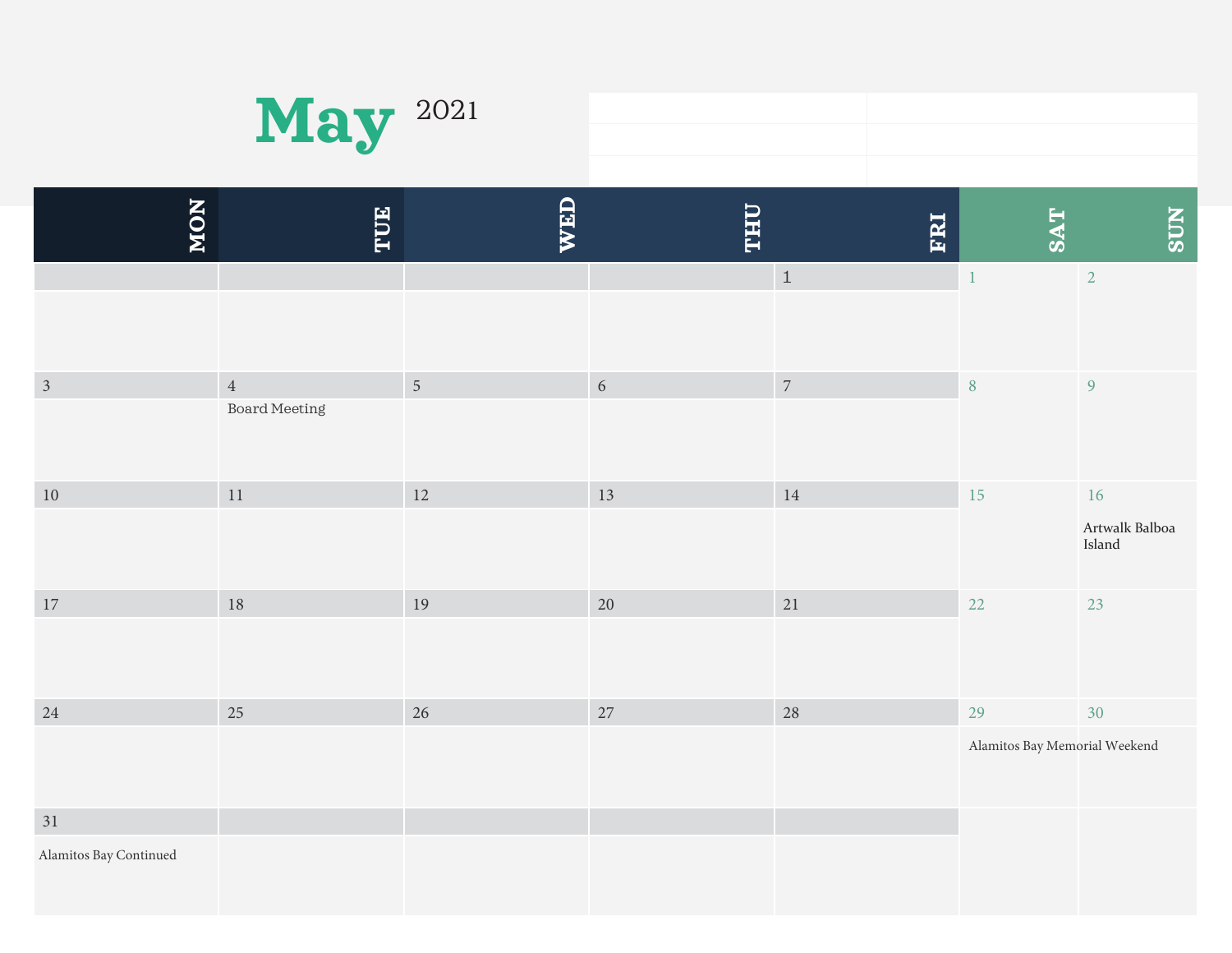| <b>June</b> 2021 |  |
|------------------|--|
|                  |  |

| NON                                    | TUE                          | WED             | <b><i><u><b>OHLL</b></u></i></b> | ERI                              | <b>SAT</b>                | <b>NDS</b> |
|----------------------------------------|------------------------------|-----------------|----------------------------------|----------------------------------|---------------------------|------------|
|                                        | $\,$ 1 $\,$<br>Board Meeting | $\overline{2}$  | $\overline{3}$                   | $\sqrt{4}$                       | $\overline{5}$            | $\sqrt{6}$ |
| $\overline{7}$<br>Balboa Island Parade | $\,8\,$                      | $\overline{9}$  | $10\,$                           | $11\,$<br>Duffy Dinner Excursion | $12\,$                    | 13         |
| $14\,$                                 | 15                           | 16              | 17                               | $18\,$                           | 19                        | 20         |
| $21\,$                                 | 22                           | 23              | 24                               | 25                               | 26<br>Picnic at the Dunes | 27         |
| 28                                     | 29                           | 30 <sup>°</sup> |                                  |                                  |                           |            |
|                                        |                              |                 |                                  |                                  |                           |            |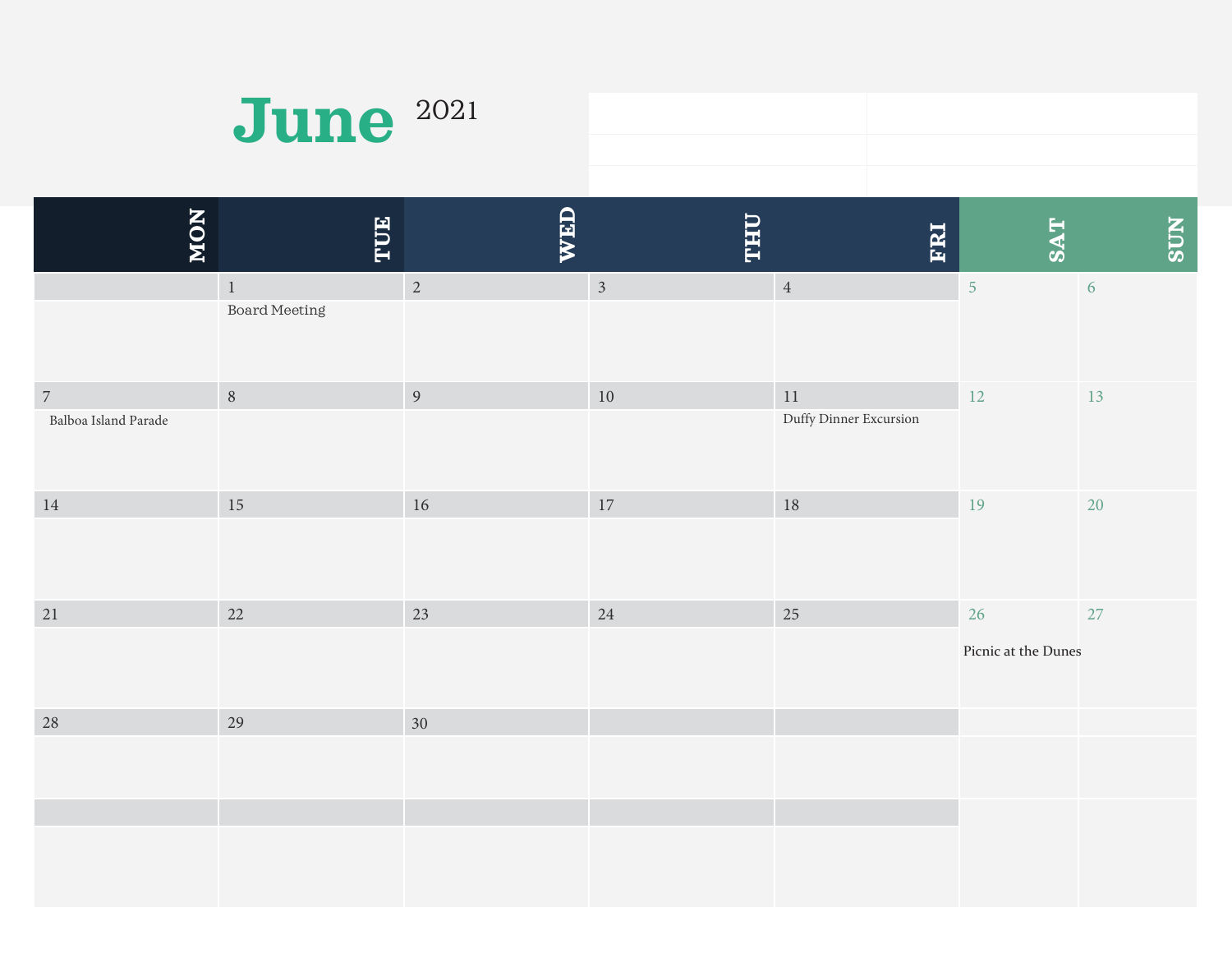![](_page_15_Picture_0.jpeg)

| 2021 |  |
|------|--|
|      |  |
|      |  |

| NON            | TUE           | WED            | <b><i><u><b>OHL</b></u></i></b> | FRI                          | <b>TAS</b>              | <b>NDS</b>                            |
|----------------|---------------|----------------|---------------------------------|------------------------------|-------------------------|---------------------------------------|
|                |               |                | $\,$ 1 $\,$                     | $\overline{2}$               | $\overline{\mathbf{3}}$ | $\overline{4}$                        |
|                | $\sqrt{6}$    | $\overline{7}$ | $8\,$                           | $\overline{9}$               |                         |                                       |
| $\overline{5}$ | Board Meeting |                |                                 | 6:00pm SSYC Friday<br>Dinner | $10\,$                  | $11\,$<br>Raft Up Party in the Harbor |
| 12             | 13            | $14\,$         | 15                              | 16                           | 17                      | 18                                    |
| $19\,$         | $20\,$        | $21\,$         | 22                              | 23                           | 24                      | 25                                    |
| 26             | 27            | $28\,$         | 29                              | 30 <sup>°</sup>              | 31                      |                                       |
|                |               |                |                                 |                              |                         |                                       |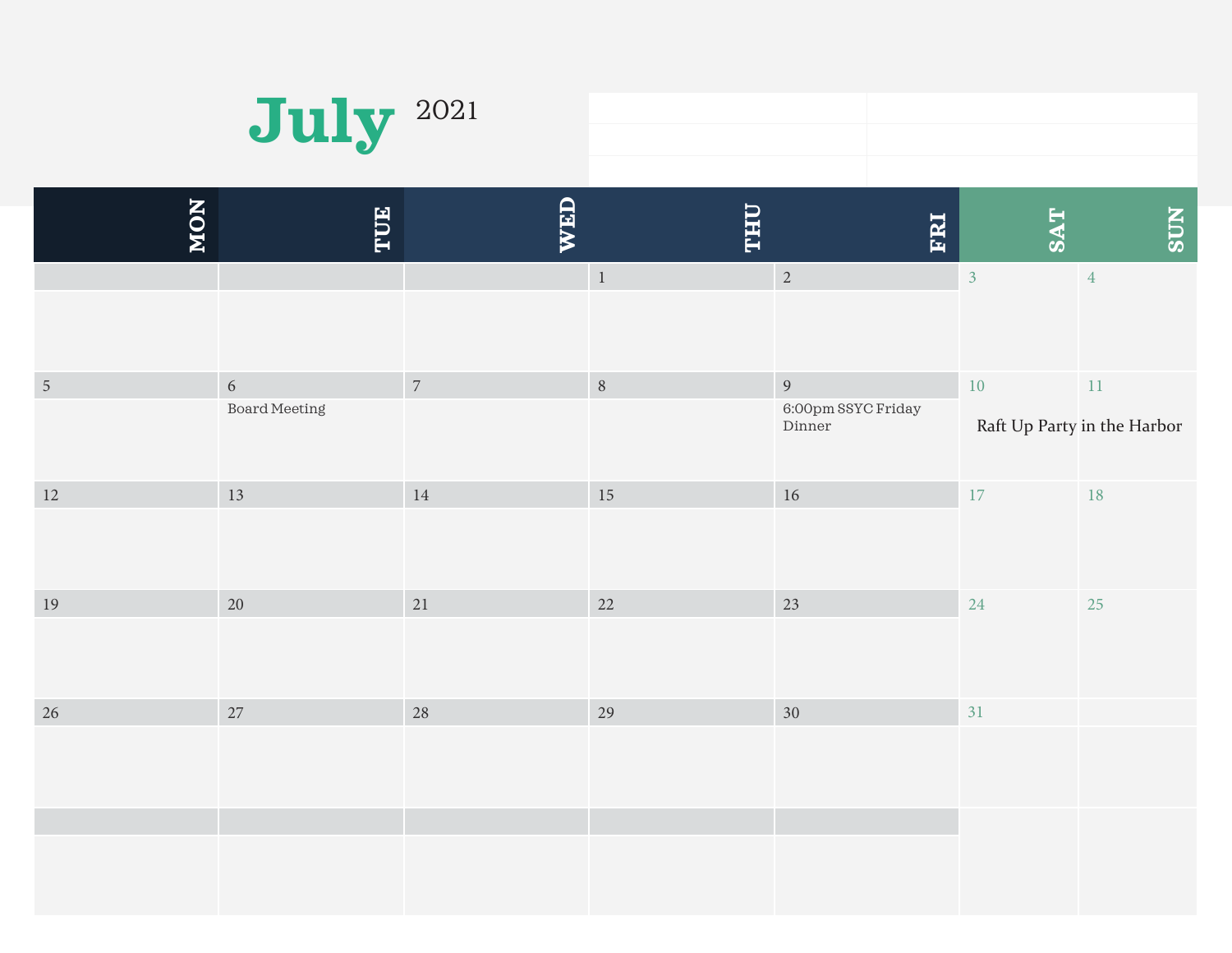| August <sup>2021</sup> |  |
|------------------------|--|
|------------------------|--|

| NON                    | FUE            | WED            | <b><i><u><b>OHLL</b></u></i></b> | FRI                          | <b>SAT</b>                   | <b>NLOS</b>    |
|------------------------|----------------|----------------|----------------------------------|------------------------------|------------------------------|----------------|
| $\mathbf{1}$           | $\overline{2}$ | $\overline{3}$ | $\sqrt{4}$                       | $\overline{5}$               | $\sqrt{6}$                   | $\overline{7}$ |
|                        | Board Meeting  |                |                                  |                              |                              |                |
| $\sqrt{8}$             | $\overline{9}$ | $10\,$         | $11\,$                           | $12\,$                       | 13                           | $14\,$         |
|                        |                |                |                                  | 6:00pm SSYC Friday<br>Dinner |                              |                |
| 15                     | $16\,$         | $17\,$         | $18\,$                           | $19\,$                       | $20\,$                       | 21             |
|                        |                |                |                                  |                              | Catalina Shrimptastic Cruise |                |
| 22                     | 23             | 24             | 25                               | 26                           | 27                           | 28             |
| Shrimptastic Continued |                |                |                                  |                              |                              |                |
| 29                     | $30\,$         | 31             |                                  |                              |                              |                |
|                        |                |                |                                  |                              |                              |                |
|                        |                |                |                                  |                              |                              |                |
|                        |                |                |                                  |                              |                              |                |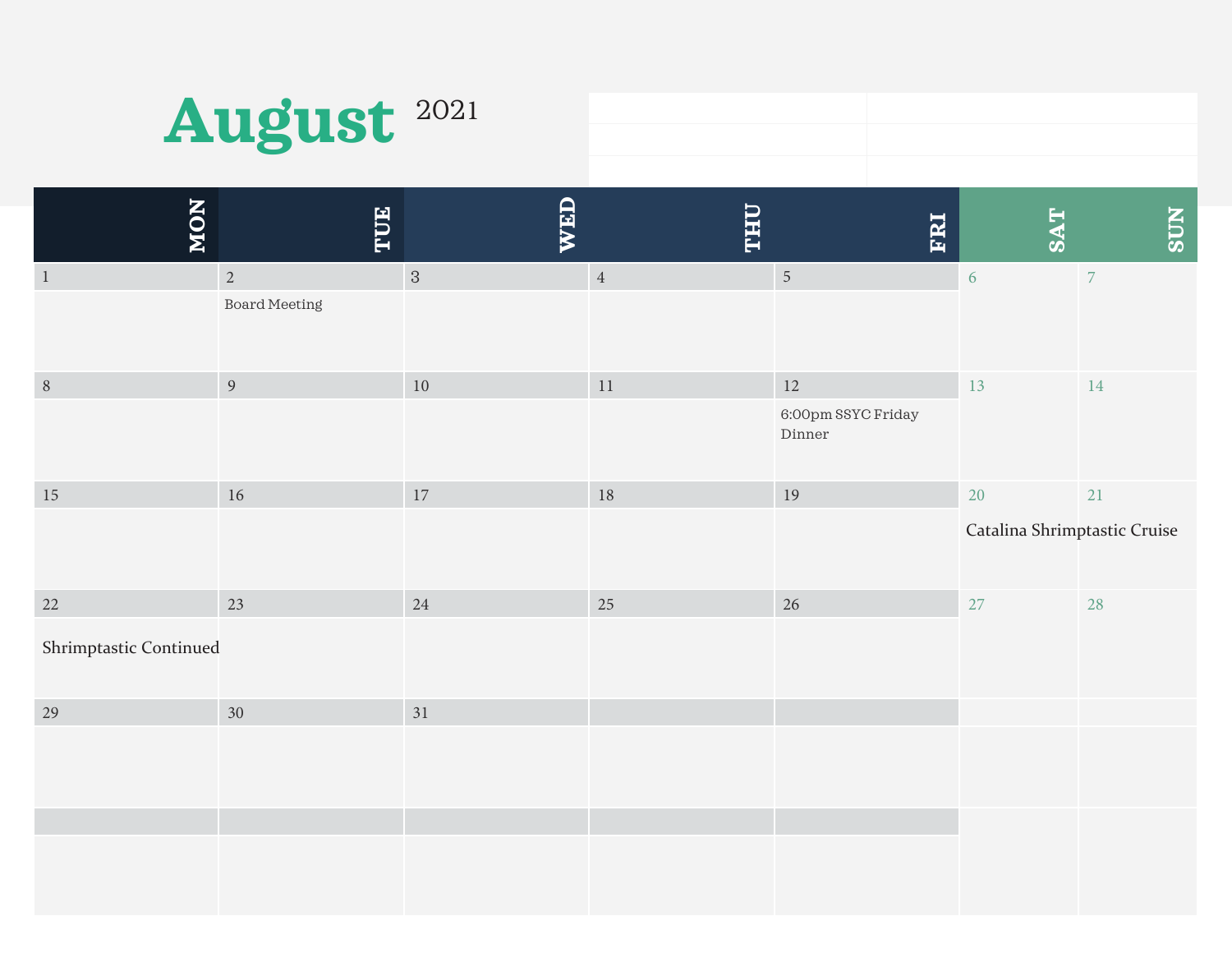# September<sup>2021</sup>

| NON             | TUE                                    | WED         | <b><i><u><b>OHL</b></u></i></b> | ERI                                    | <b>SAT</b>                        | <b>NDS</b>     |
|-----------------|----------------------------------------|-------------|---------------------------------|----------------------------------------|-----------------------------------|----------------|
|                 |                                        | $\,$ 1 $\,$ | $\overline{2}$                  | $\mathfrak{Z}$                         | $\overline{4}$                    | $\overline{5}$ |
| $6\phantom{.}6$ | $\overline{7}$<br><b>Board Meeting</b> | $\, 8$      | $\overline{9}$                  | $10\,$<br>6:00pm SSYC Friday<br>Dinner | $11\,$                            | 12             |
| 13              | 14                                     | 15          | $16\,$                          | 17                                     | 18<br>Duffy Day<br>Scavenger Hunt | 19             |
| $20\,$          | 21                                     | $22\,$      | 23                              | 24                                     | $25\,$<br>La Jolla Day of Fun     | 26             |
| $27\,$          | 28                                     | 29          | 30                              |                                        |                                   |                |
|                 |                                        |             |                                 |                                        |                                   |                |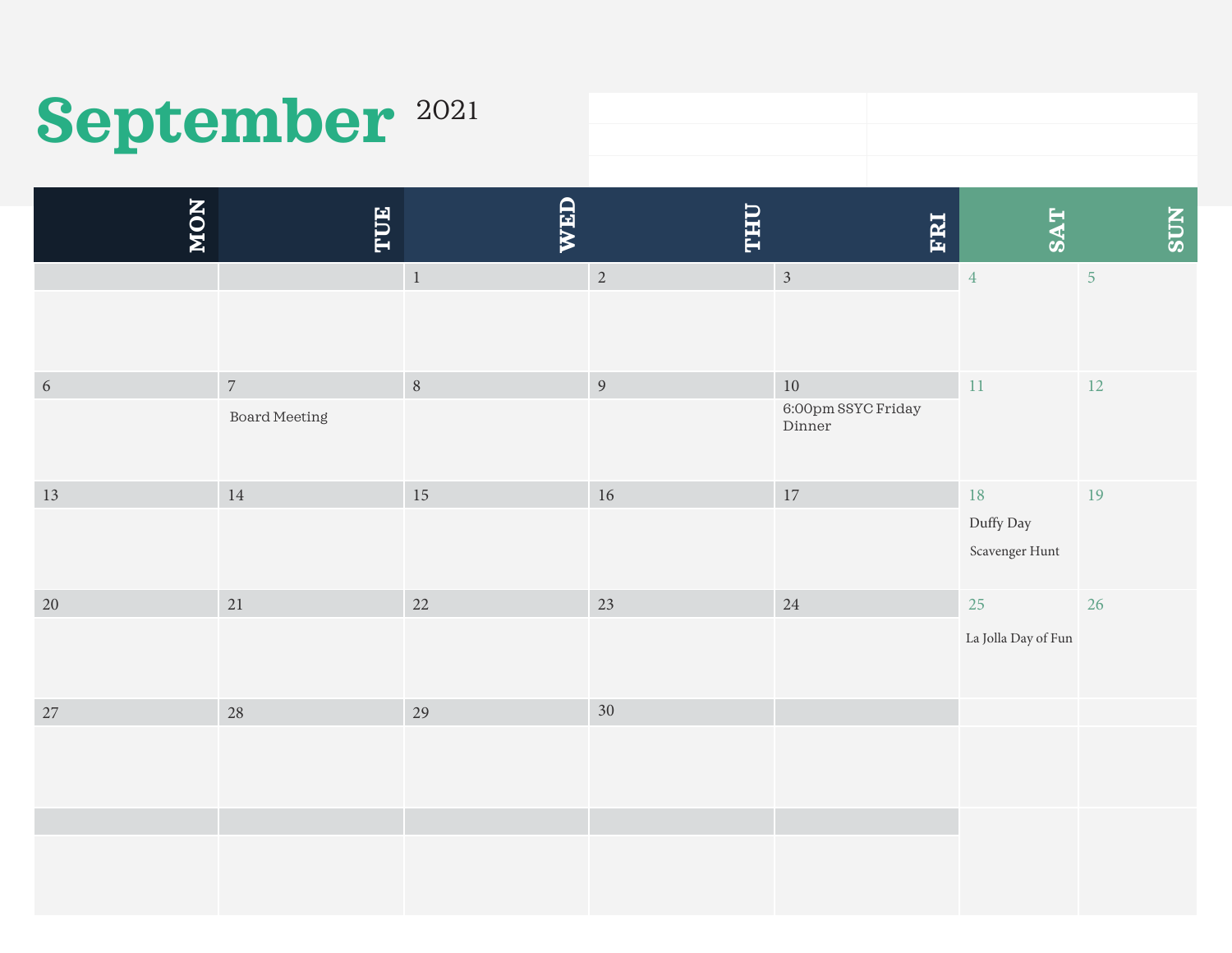# October<sup>2021</sup>

|--Lake Arrowhead Oktoberfest Land Cruise-TBD-|

| NON     | <b>HUE</b>                             | <b>WED</b> | <u>IAFIT</u>   | <b>FRI</b>                             | <b>SAT</b>     | <b>SUN</b>     |
|---------|----------------------------------------|------------|----------------|----------------------------------------|----------------|----------------|
|         |                                        |            |                | $\,1\,$                                | $\overline{2}$ | 3 <sup>1</sup> |
| $\,4\,$ | $\overline{5}$<br><b>Board Meeting</b> | 6          | $\overline{7}$ | $\, 8$<br>6:00pm SSYC Friday<br>Dinner | $\overline{9}$ | $10\,$         |
| $11\,$  | $12\,$                                 | $13\,$     | $14\,$         | $15\,$                                 | $16\,$         | 17             |
| $18\,$  | 19                                     | 20         | 21             | $22\,$                                 | 23             | 24             |
| 25      | 26                                     | 27         | 28             | 29                                     | 30             | 31             |
|         |                                        |            |                |                                        |                |                |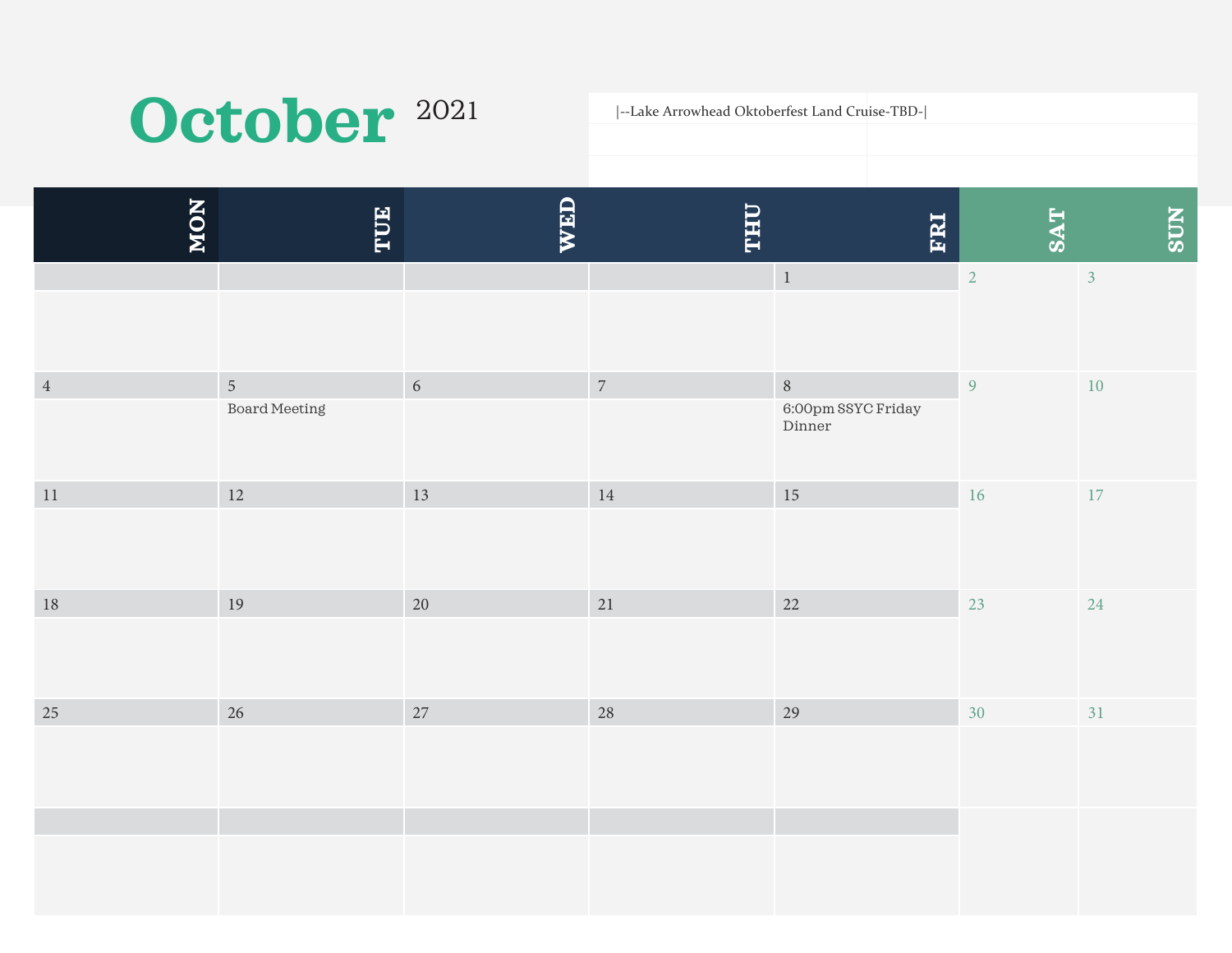# **November** <sup>202</sup>

| NON          | TUE             | WED            | <b><i><u><b>OHLL</b></u></i></b> | ERI                          | <b>TAS</b>    | <b>NDS</b>  |
|--------------|-----------------|----------------|----------------------------------|------------------------------|---------------|-------------|
| $\mathbf{1}$ | $\sqrt{2}$      | $\overline{3}$ | $\,4\,$                          | $\sqrt{5}$                   | 6             | $\bar{7}$   |
|              | Board Meeting   |                |                                  |                              |               |             |
| $\, 8$       | $\overline{9}$  | $10\,$         | $11\,$                           | 12                           | 13            | 14          |
|              |                 |                |                                  | 6:00pm SSYC Friday<br>Dinner |               |             |
| $15\,$       | $16\,$          | $17\,$         | $18\,$                           | 19                           | 20            | $21\,$      |
|              |                 |                |                                  | ---Dana---                   | --- Point --- | ---Cruise-- |
| 22           | 23              | 24             | 25                               | 26                           | $27\,$        | 28          |
|              |                 |                |                                  |                              |               |             |
| 29           | 30 <sup>°</sup> |                |                                  |                              |               |             |
|              |                 |                |                                  |                              |               |             |
|              |                 |                |                                  |                              |               |             |
|              |                 |                |                                  |                              |               |             |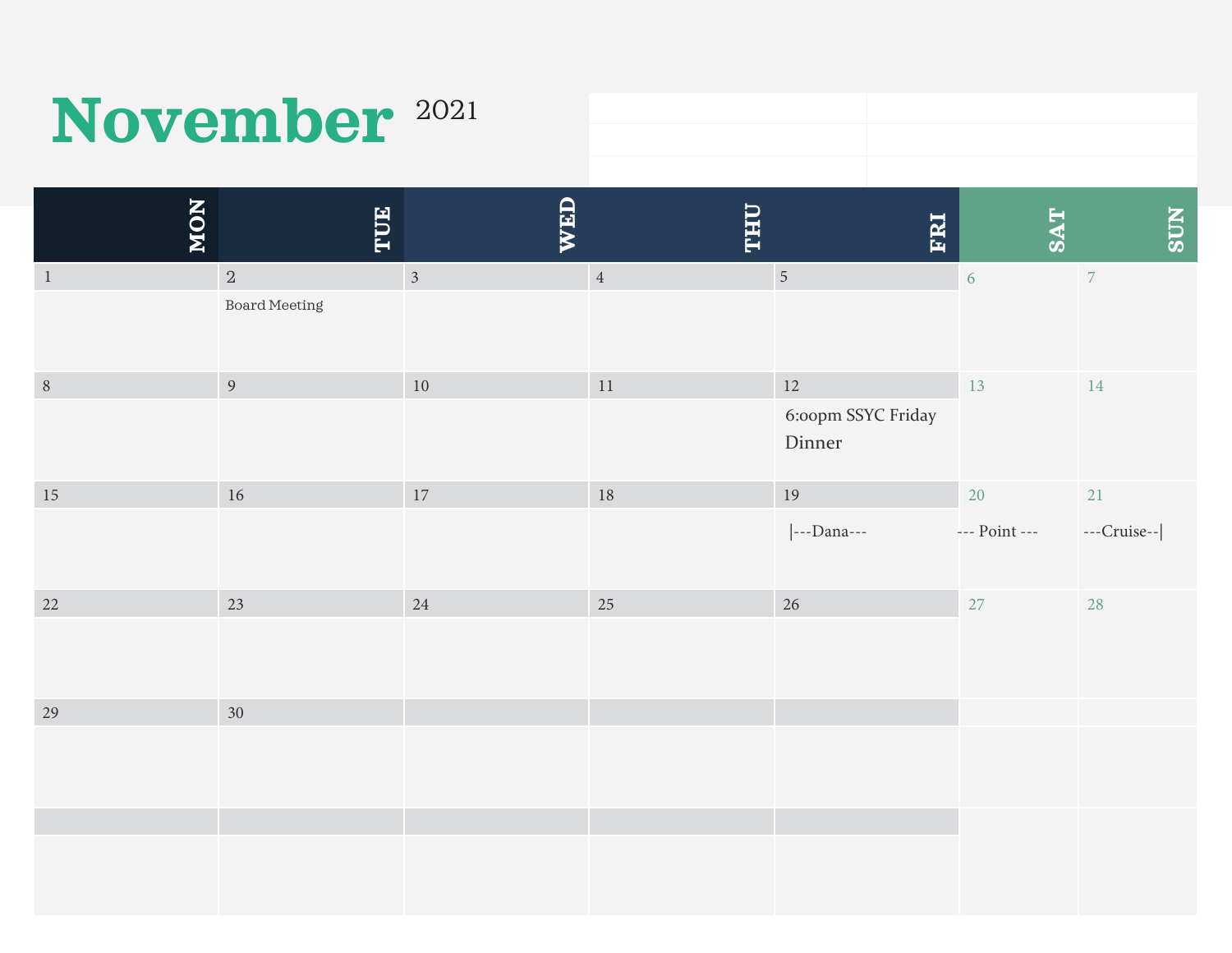# December <sup>2021</sup>

Duffy Lights Christmas Curise-TBD

| NON        | TUE            | WED            | <b>THU</b>      | FRI            | <b>SAT</b>     | <b>NDS</b>     |
|------------|----------------|----------------|-----------------|----------------|----------------|----------------|
|            |                | $\,$ 1 $\,$    | $\overline{2}$  | $\overline{3}$ | $\overline{4}$ | $\overline{5}$ |
| $\sqrt{6}$ | $\overline{7}$ | 8 <sup>8</sup> | $\overline{9}$  | $10\,$         | $11\,$         | <b>12</b>      |
| 13         | $14\,$         | $15\,$         | $16\,$          | $17\,$         | 18             | 19             |
| 20         | 21             | 22             | 23              | 24             | 25             | 26             |
| 27         | 28             | 29             | 30 <sup>°</sup> | 31             |                |                |
|            |                |                |                 |                |                |                |